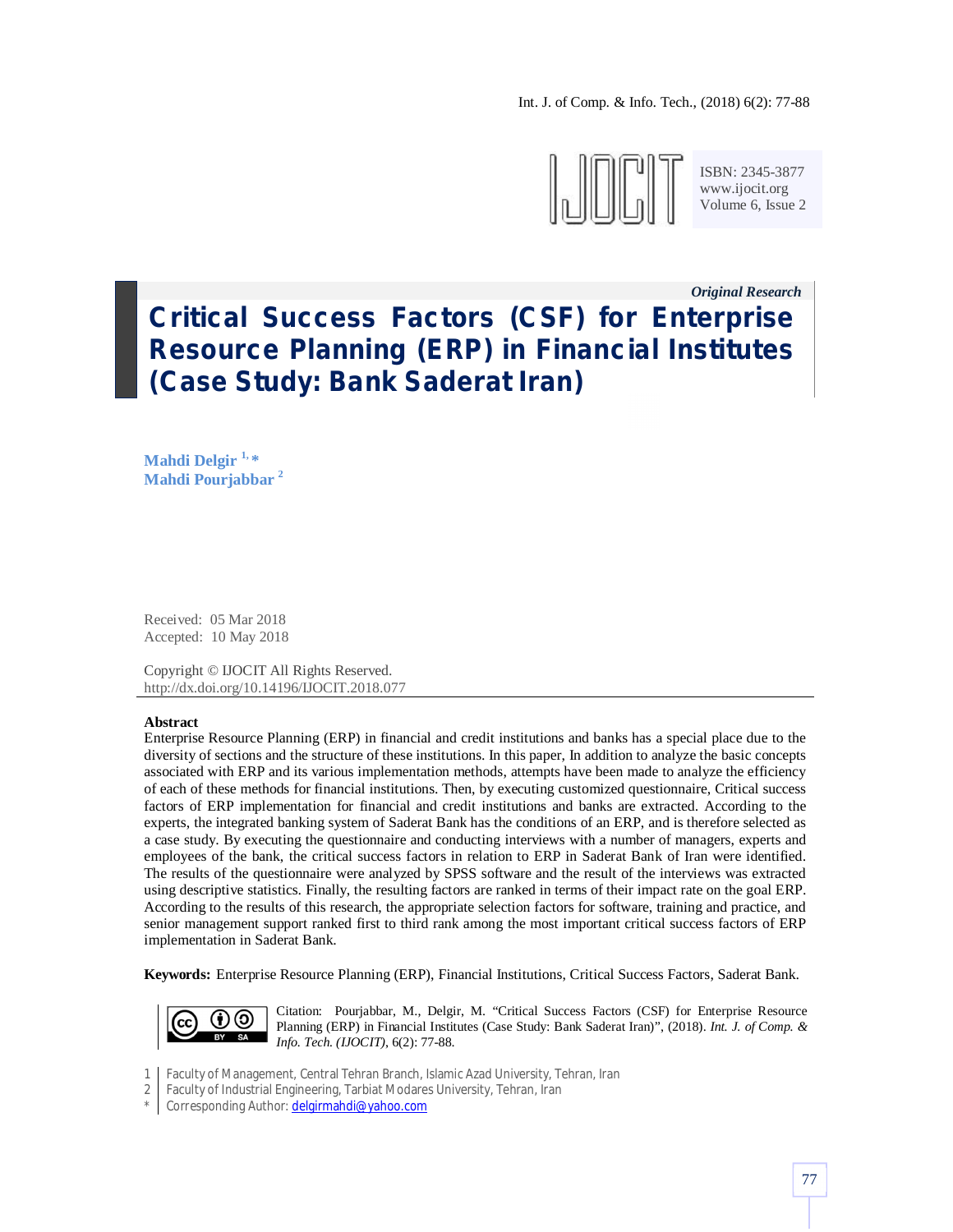# **1. Introduction**

Financial and credit Institutions and companies are confronted with various sources of financial, human, physical equipment and infrastructure and, most importantly, information. The efficiency of financial organizations and the improvement of their level of quality and rank depend on the integrated planning of these resources for their goals. On the other hand, efforts to global promotion of these institutions have created a competitive environment among them (Ullah Khan, H., et al., 2017). In the past two decades, efforts have been made to find an integrated solution to work processes. This solution is called *Enterprise Resource Planning* or ERP (Metaxiotis, K., & Liagkouras, K., 2017).

Financial institutions and banks are present in the money and capital market as economic enterprises. They are competing today in various economic fields. These centers should choose new approaches to information management and corporate circulation to maximize use of human, material and software resources. Therefore, in order to efficiently exploit their infrastructures, they must move towards integrated systems such as ERP (Sherry Finney, M. C., 2007).

Organizational infrastructures, especially financial and banking centers, generally become more powerful through information systems. So reducing costs, increasing production and improving service to customers is the primary outcome of launching such systems. ERP systems have been created to automatize the tasks and processes that provide integrated data (information) solution around an organizational infrastructure (Robert Jacobs, F., & Ted & Weston, F.C., 2007). These systems have evolved based on pre-constructed application programs thinking and in them the workflow model embedded in application program software (Frimpon, M., 2012).

Most organizations provide separate application program to meet the needs of each of their resources, which are as multiple islands with the ability to difficult exchange and update information. ERP therefore tries to integrate information and services to provide the ability of managing and planning for different processes, and naturally simultaneously with increased efficiency, reduces costs (Eric T.G. et al., 2007).

The implementation of ERP projects in some large financial centers has not been successful and has not met the goals. Therefore, it is necessary to identify the key factors for ERP implementation in financial institutions and banks with a high accuracy and sensitivity (Martin R.W., 2017). The development of ERP-systems shows that almost 90% of ERP implementations face with time and budget deficiencies, and 70% do not meet predicted expectations (Chien, S.W., 2007).

Implementing ERP is time-consuming, costly and requires changes that make it very difficult to implement. Hence, in order to exploit the benefits of these systems, the changes that have been made must be carefully managed so that the lack of success in organization does not dissuade organization from competing and continuing survival. In this regard, identifying the critical success factors seems essential.

The critical success factors in ERP implementation are the limited dimensions, factors and regions that ensure competing successful performance for the organization, if the results are satisfactory. The properties, variables and conditions, if properly upgraded, maintained and managed, can greatly affect the enterprise's success in the specific industry's competitive domain (Amberg, Fischl et al., 2005, Darvish Rouhani, et. all, 2014).

In this paper, we try to study on and evaluate the factors of an integrated system in the form of ERP for financial information, and to identify the critical success factors in its implementation. At first, the success rate of ERP factors has been measured in various levels from the user's point of view, and has been attempted to determine its relevance to the amount of attention to the critical success factors in ERP implementation and if possible, suggestions are made to improve its implementation's final path.

#### **2. ERP as a comprehensive solution**

Over the past three decades, the trend has been to find an integrated solution to improve work processes in financial institutions and has been considered in the form of ERP projects. Conceptually, ERP is an information system for identifying and planning resources throughout the organization that includes from receiving customer orders to perform and deliver services and receiving service costs (Heizer and Render, 2016). This integrated program must support activities of the organization, such as procurement and construction, financial and accounting, sales and marketing and human resources.

 The primary purpose of the ERP system is to automate the tasks and work processes and provide an integrated data (information) solution across of the entire organizational infrastructure. This kind of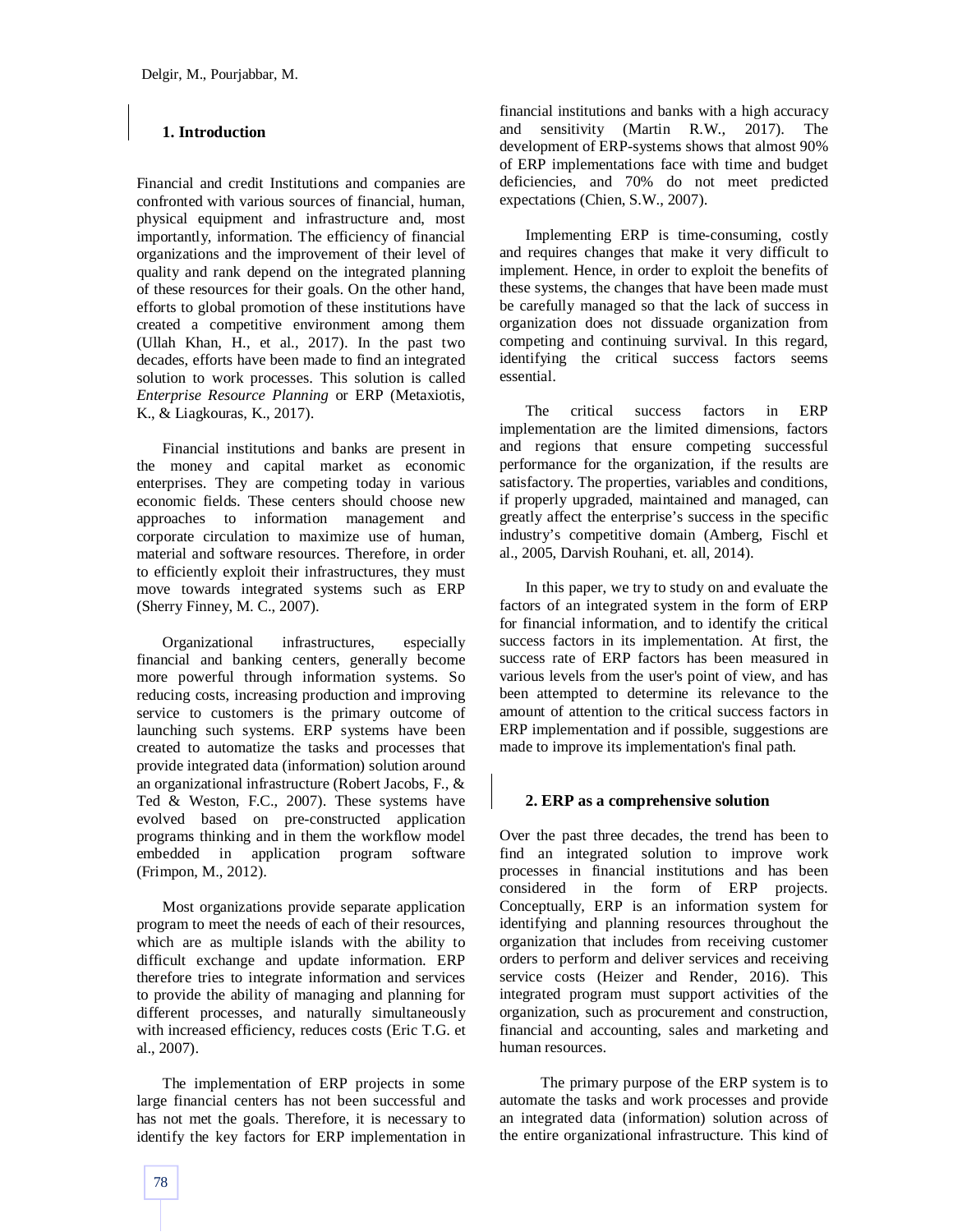system is generally developed based on the preconstructed application programs thinking in which the workflow model is placed in software of the application program (Fernandez, D., et al., 2017).

Institutions and organizations, in order to meet the needs of each of their resources, provide separate application programs, like multiple islands, and it is very difficult to exchange and update information between them if it is not possible. Hence, ERP provides the ability to manage and plan different processes by integrating information and services. Thus, simultaneously with increasing efficiency, it can reduce costs (Sudhaman, P., Thangavel, C., 2015).

#### **2.1. The main components of ERP**

The ERP system consists of a variety of components that are identified according to the type of activity, geographical distribution, magnitude, and complexity of the organization and its subsystems and are customized according to the needs of the organization (Frimpon, M., 2012; Robert Jacobs, F., & 'Ted' Weston, FC, 2007). These components are as follow:

|  | <b>Table 1.</b> The general components of ERP |
|--|-----------------------------------------------|
|--|-----------------------------------------------|

| <b>Information</b>                                     | <b>Systems</b>                              |
|--------------------------------------------------------|---------------------------------------------|
| 1. Basic information set of<br>organization            | 7. Support and procurement<br>subsystems    |
| 2. Basic information set of<br>project control         | 8. production subsystems                    |
| 3. Basic information Set of<br>production / service    | 9. Financial subsystems                     |
| 4. Basic information set of<br>support and procurement | 10. Human Resource<br>Management subsystems |
| 5. Basic information set of<br>human resources         | 11. Technical information<br>subsystems     |
| 6. Basic financial<br>information set                  | 12. official subsystems                     |

The main architecture of an ERP system based on a single database is an application program and an identical user interface throughout the organization. The most powerful architecture that can support the above is the client / service environment, which can provide a global database for the whole of organization, allow immediate access to information and integrate the various modules. In continue, we check out the opportunities and threats of implementing ERP in organizations.

# **2.2. Opportunities and Threats of implementing ERP in organizations**

Comprehensive studies show that the benefits of implementing ERP for different organizations are very diverse. The most important benefits are as follow (Robert Jacobs, F. & Ted, Weston, F.C., 2007, Amberg, M., 2005).

- **Organizational integrity** in information and increasing the consistency of organization's information.
- **Standardization** of organizational processes based on the best experiences of software provider companies.
- **Reengineering** organizational processes and reducing the time to do them.
- **Converting processes** from implicit mode to explicit mode by complete reengineering.
- **Quick installation** of ERP-related systems or special softwares of organization.
- **Developing new systems and technologies** with better possibilities and sufficient facilitation of related affairs.
- **Changing the focus** from mere computer programming to improve processes in the organization.
- **Cooperative business and joint ventures**, by integrating and changing the structure of subsectors by maintaining performance for organizations at a lower cost, better returns and better results.
- **Effective Infrastructure** for Supply Chain Management (SCM) and Customer Relationship Management (CRM).
- **Providing e-commerce platform** in the form of an expandable infrastructure.

The advantages mentioned above can create values that will be at the disposal of the organization through the use of ERP capacities. However, there are problems with the implementation of ERP, which can greatly increase the cost of running it. These problems include important issues such as: the costs incurred due to the time-consuming of the ERP Implementation, the difficulties associated with the compatibility of modules, the necessity of the development of main modules such as CRM, SCM, etc., the combination and complexity of creating a huge structure, the need to measure and evaluate components in ERP. On the other hand, other benefits of successful ERP implementation that have a more direct relationship with profit are: (Sherry Finney, M.C. 2007):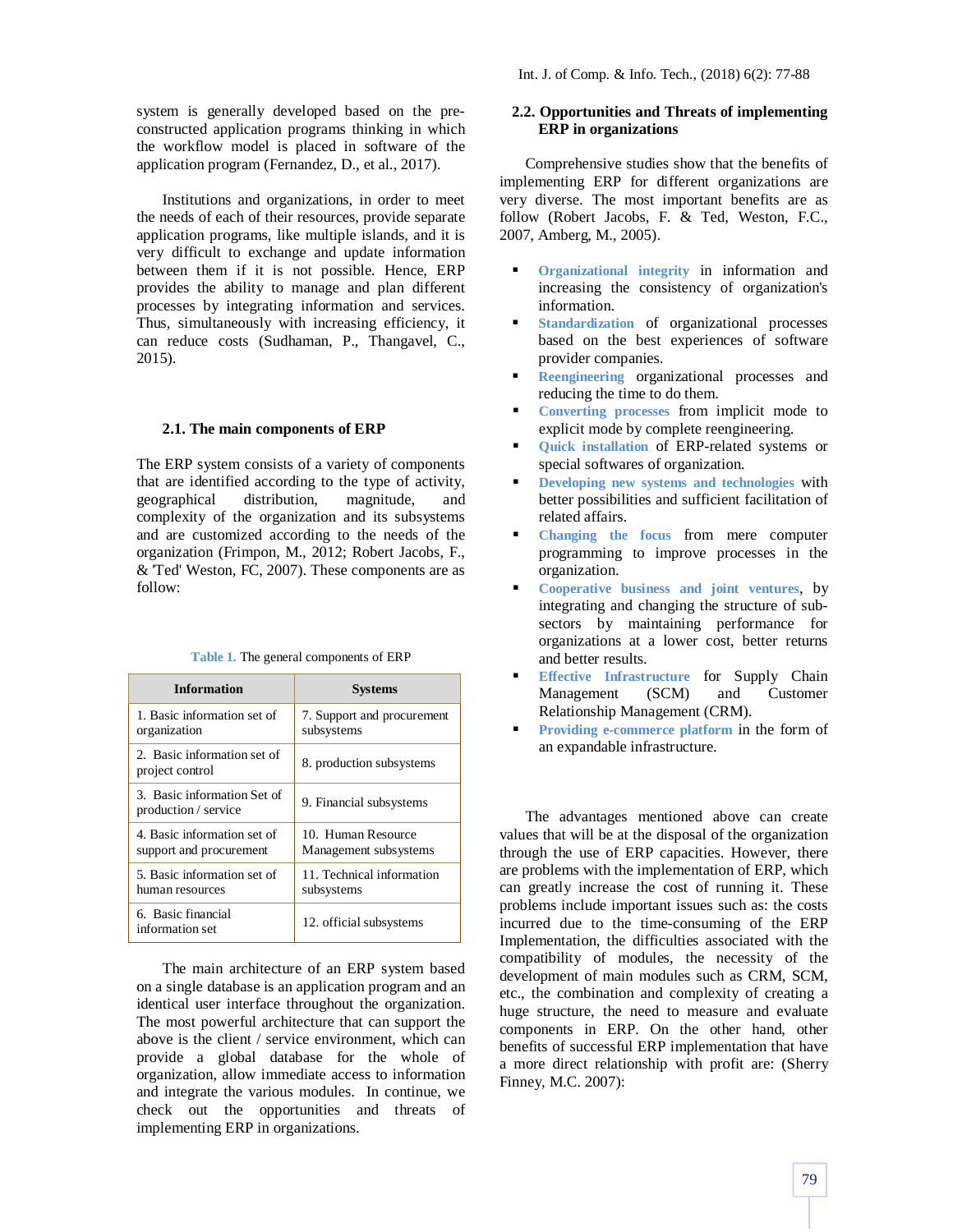- Profit resulting from reduced warehousing costs
- Profit resulting from lowering the stored capital in warehouse
- Profit resulting from lowering the cost of communication between different parts of the organization
- Increasing employee productivity
- Profit resulting from reducing the likelihood of human error
- Profit resulting from reduced ordering time.

# **3. ERP's Critical Success Factors**

As mentioned before, it is very important to evaluate the success factors in implementing ERP, because they spend the large amount of financial and human resources and resources. One study found that 57% of companies surveyed and interviewed on their ERP status, had no evaluation of the efficiency of their ERP systems due to lack of effective and empirical assessment models (Bradford and Florin, 2003).

In order to success of the ERP implementation in an organization, it must focus on its critical success factors. But these factors need to be studied especially for each specific organization and in any given circumstances. To identify the critical success factors, there are several ways, such as questionnaires, case studies, interviews, analysis, and even literature review (Amberg, M., F. Fischl et al., 2005). However, implementing a questionnaire is the most common way of identifying critical success factors. Therefore, this paper also attempts to identify and study the critical success factors for financial institutions and specifically in Iran's Saderat Bank.

## **3.1. Benefits of identifying critical success factors**

Identifying critical success factors for implementing ERP projects in organizations is necessary in many respects. Not identifying these factors will cause the consequences of ERP implementation challenges it very quickly and will cause many problems in practice. Some benefits of identifying critical success factors are as below:

- It helps the manager to find the factors that should focus on them.
- It forces the manager to define good status indicators and keep track of their reports.
- It identifies the appropriate amount of information and prevent the time and cost of collecting unnecessary data.
- It rescues the organization from collecting simple data cluster and helps the organization develop its information system around the essential data.
- It identifies temporary and related to management factors so that information systems are prepared to change the requirements and reports.

## **3.2. The Framework of critical success factors**

Figure 1 shows the framework of the critical success factors for ERP implementations in three phases. These three phases are: 1) before implementation or installation; 2) implementation; 3) after implementation or evaluation.

According to a study conducted on four American companies, it has become clear that conscious, gradual, documented implementation, along with managing changes, networking communication and cultural readiness, can make a successful implementation. Motwani, J., 2005). So these are nowadays one of the most important critical success factors of ERP.

As discussed in Figure 1, it can be concluded that the clear vision and commitment of senior management are the bases of a successful implementation in the organization's ERP. In addition, evaluating and monitoring the implementation of the ERP system (i.e., after the implementation) can make the organization more consistence to the program of change, so that it maximizes the benefits of investing in ERP.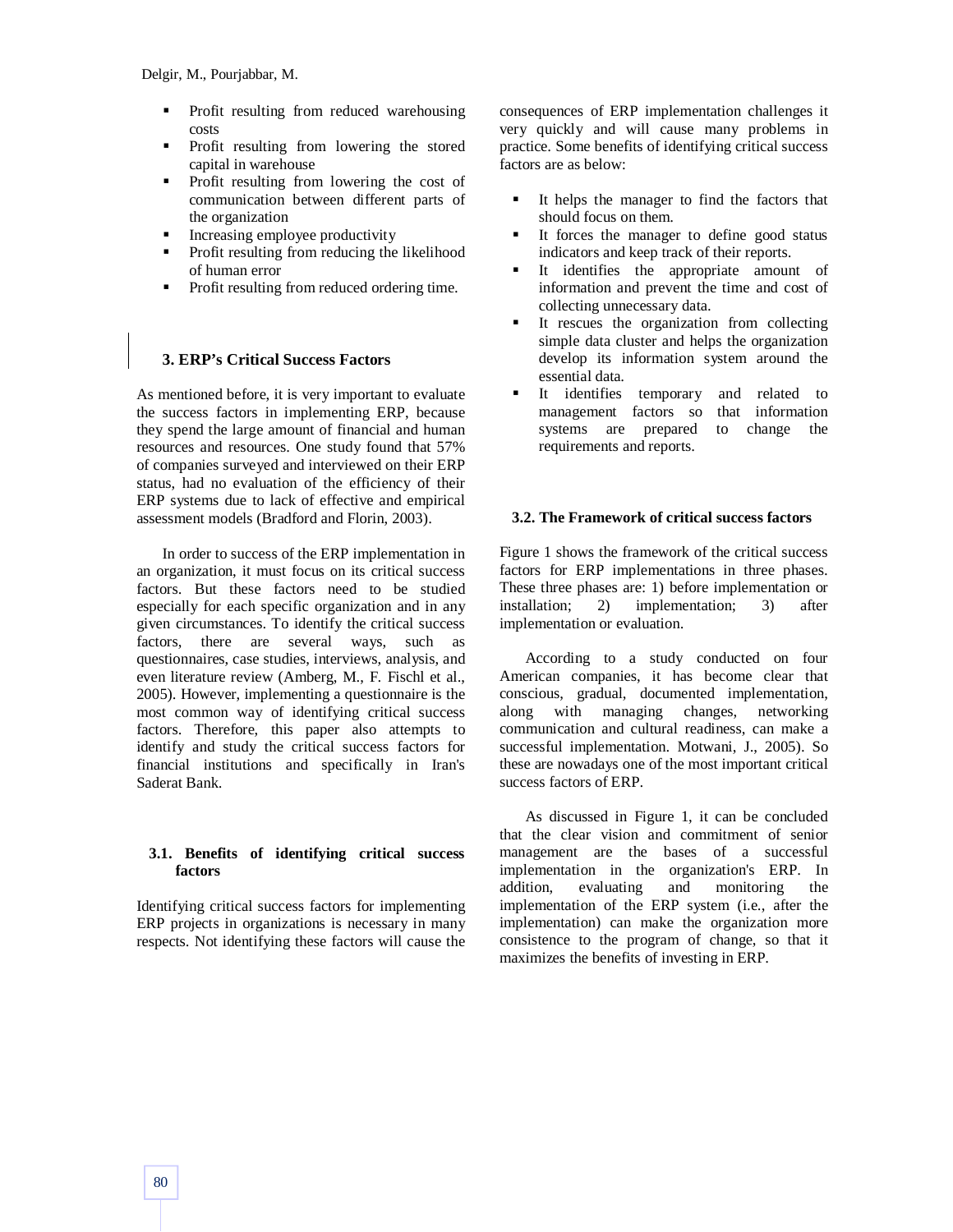

**Figure 1**. Framework for critical success factors of ERP (Motwani, J., 2005)

#### **3.3. Grouping the success critical success factors of ERP**

In 2001, Nelson and Somers asked a number of executive directors of US companies to rank critical success factors in their ERP implementation. The table below shows the 10 first critical factors that are ranked based on the average (mean from  $1 =$  low to 5  $=$  critical) (Somers & Nelson, 2001).

**Table 2.** An example of ranking ERP critical success factors based on its Importance in Implementation

| <b>The Critical Success Factor</b>     |
|----------------------------------------|
| Support from senior management         |
| Competence of the project team         |
| Interdepartmental cooperation          |
| Specific goals and programs            |
| project management                     |
| Interdepartmental communication        |
| <b>Expectation</b> management          |
| Project champion                       |
| Seller support                         |
| Precise selection of software packages |

The critical success factors in ERP implementations over the past decade have been included a significant part of the research (Singhal, S. et al 2011, Ansarinejad, A., et al., 2011). According to the experience, three quarters of ERP projects are judged not succeeded by incumbent companies. Hence, the success and failure are the current fields of research in the study of the subject of ERP and the literature of information systems.

#### **3.4. The success factors of an ERP-related information system**

The information systems and their structure are an important part of the changes caused by the ERP implementation. Hence, success factors in the information system effect on the success of ERP. These factors are also very sensitive, because an information system has many stakeholders and each has a specific definition from system's success. From a software developer's point of view, it is a successful project that ends on time and with the defined budget, and includes a complete set of desired features that work properly. But from an innovator perspective, the successful system is a system that captures a large and growing set of loyal users. From the management perspective, it is a successful system that stabilizes outputs, reduces risk and increases scarce resources (Shih-Wen Chien, 2007). Here, as you can see, the difference in view provides different definitions of success. In this way, models and criteria for assessing and measuring the success and its extent in the information system were invented. For example, four criteria for the success of the system are listed below:

- 1. Satisfaction from the development process
- 2. Satisfaction from using the system
- 3. Satisfaction from the quality of the information system
- 4. The information effect on the organization

One of the most important and famous models of success in the information systems is Delon & McLean's success model, which has been reviewed, refined and completed a number of times. A version of this model is presented in Fig. 2.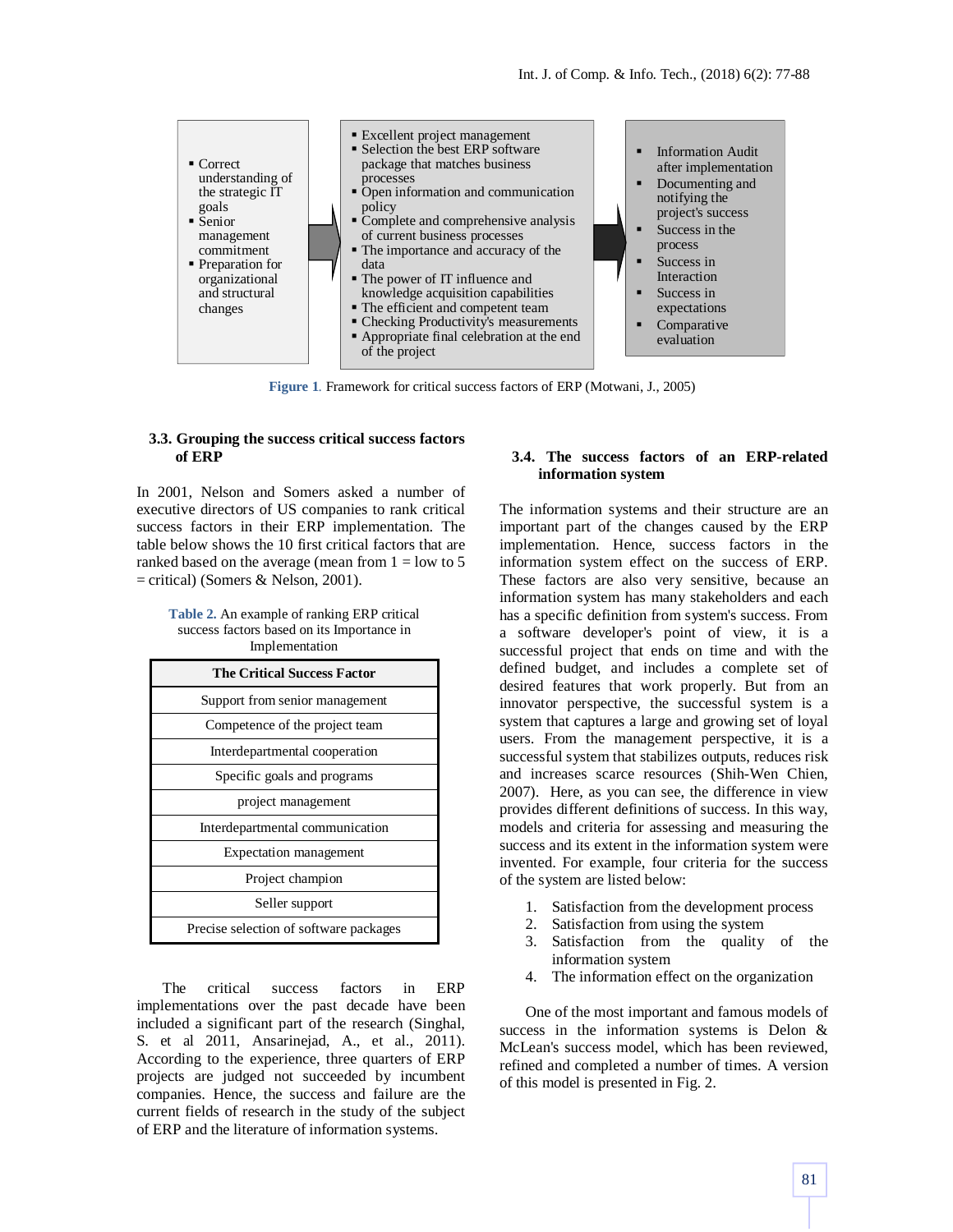

**Figure 2.** Success Model of Information Systems (Urbach, N., & Müller, B., 2012)

In this model, a number of factors, including the following, mentioned as key success factors.

- **System quality:** The system's productivity and performance, such as information accuracy, system efficiency and response time.
- **Quality of information:** being up-to-date, relevant, reliable and complete.
- **Use:** refers to the number of times an information system is used, and includes Examining things like the number of functions used, the number of accesses, and the duration of the connection.
- **User satisfaction:** The degree of satisfaction reported by users of the system,

which includes overall satisfaction and satisfaction from the user interface.

- **Individual impact:** Measures the impact of the information system on users, Such as changes in efficiency, decision making, and decision-making models.
- **• Organizational impact:** Investigates the changes made by the information system in the organization. For example, reducing operating costs, saving on labor costs and increasing profitability.

In 2003, the model was modified as follows. Here, the service aspects of the system's business layer have been specifically studied, including critical success factors in an information system and, consequently, ERP.



**Figure 3.** Success Model of Information Systems (Delon & McLean 2003)

#### **3.4. Classification of critical success factors in ERP implementation**

In the research (Amberg, Fischl et al. 2005), the following properties are presented for critical success factors:

- **Hierarchy and Group:** The hierarchy is based on organizational levels in which strategic issues are raised. Group factors are, for example, critical success factors of the industry (a particular industry), or the job (managers with the same job in the organization) or other specific groups.
- **Temporary and Ongoing:** A temporary agent can only be important in a certain time period. All the critical success factors can be defined so that they can be evaluated temporarily and differ in temporality only. It means taking more time during different stages of the project.
- **Internal or External:** Works related to outside factors, outside the organization and internal factors are related to issues that are within the control of the director of the organization.
- **Building or Monitoring:** on the one hand, depends on the amount of control in the management sector and, on the other, on the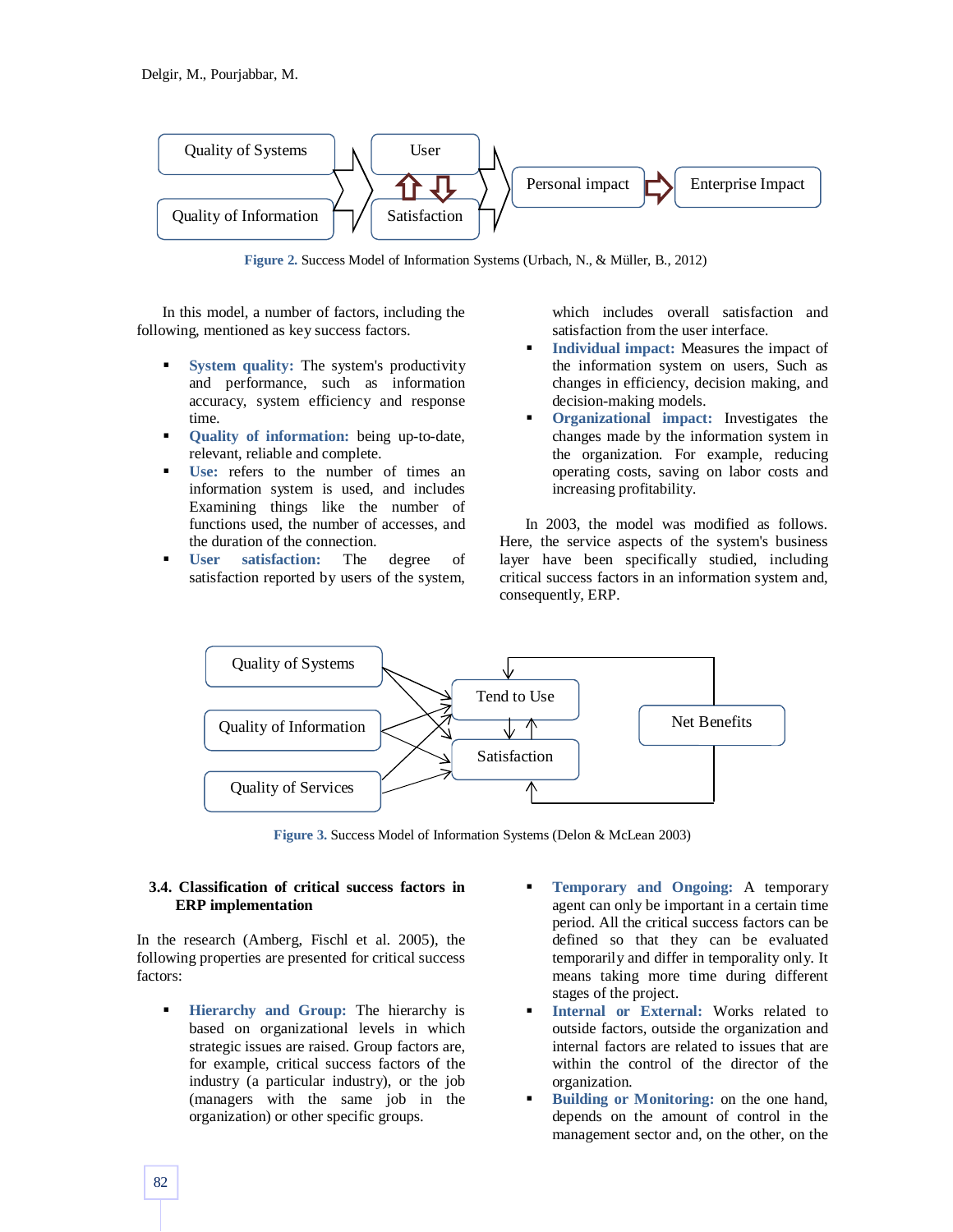nature of the structure applied. The monitoring critical success factors are related to the organization's existing status, and building critical success factors are relates to changes in organization or future planning. Maintaining technological excellence is a critical success factor that can be created and controlled. Conversely, customer statistical changes need to be monitored and not controlled.

- **Strategic or Tactical:** Strategic Factors are the goals to be achieved, while the tactical factors describe the various ways to achieve the goals. Strategic factors are created on the basis of opportunities and therefore are associated with a high risk, and long-term initial planning is required by senior executives. But tactical factors, which deal with strategic goals, require mid-term planning by mid-level managers.
- **Perceived or Actual:** Known factors for an organization do not necessarily apply to all organizations. Each organization must set its success factors according to its goals and needs. This determines the difference between the perceived and actual critical success factors.

# **4. Research method**

This research was carried out through a survey method through the implementation of a questionnaire and conducting interviews with practitioners in three sections implementing, consulting and supervising the implementation of the integrated banking system and also experts using the system at Saderat Bank to identify critical success factors in implementing ERP financial institutions. According to experts, the integrated system of Saderat Bank can be considered as an example of ERP systems. Therefore, it was tried to identify critical success factors specifically for financial institutions in relation to the integrated system of the Iran Saderat Bank.

Firstly, by conducting a library study from valid sources, critical success factors in ERP implementation were extracted. Then, a researcher made questionnaire was used to collect data. Also, the accuracy of the data was improved by conducting a face-to-face interview. Finally, the data were analyzed by SPSS 18 software.

The reliability of the questionnaire was calculated with Cronbach's alpha for the total of 40 questions that was performed on 71 questionnaires. This amount was 0.808 which showed that the questionnaire has the excellent reliability. Also, the

evaluated critical success factors were ranked in terms of effectiveness. Finally, the appropriate selection of software, training, practicing and senior management support has been identified as the most important critical success factors of ERP implementation for financial institutions.

#### **4.1 Research Questions**

- 1. What are the critical success factors of ERP implementation at the Saderat Bank?
- 2. Has the implementation of the current integrated system in Saderat Bank been successful from the various stakeholders view?
- 3. Are the attentions and rules relevant to the critical success factors observe in implementation of this project?
- 4. What has been the impact of each of these factors on the success or failure of the project?

#### **2.4 Research hypotheses**

In this research, the Saderat's Sepehr software system is considered as an integrated reference system. This system claims to be ERP for the following reasons:

- Integrated databases
- Central management system
- Having the best business practices
- Being operational in different businesses and variety of supported activities

## **5. Analysis of research results**

Before setting up the questionnaire, four success measures and eight critical factors were selected. These 8 factors include:

# **Table 3**

| 1. The coordination of the system and its<br>implementation goals  |          |
|--------------------------------------------------------------------|----------|
| 2. Expected user satisfaction                                      |          |
| 3. Organizational culture                                          | neral    |
| 4. Training and practice                                           |          |
| 5. Re-engineering processes and business<br>planning with software |          |
| 6. Supported senior management                                     | Specific |
| 7. Project Management                                              |          |
| 8. Choosing the correct software                                   |          |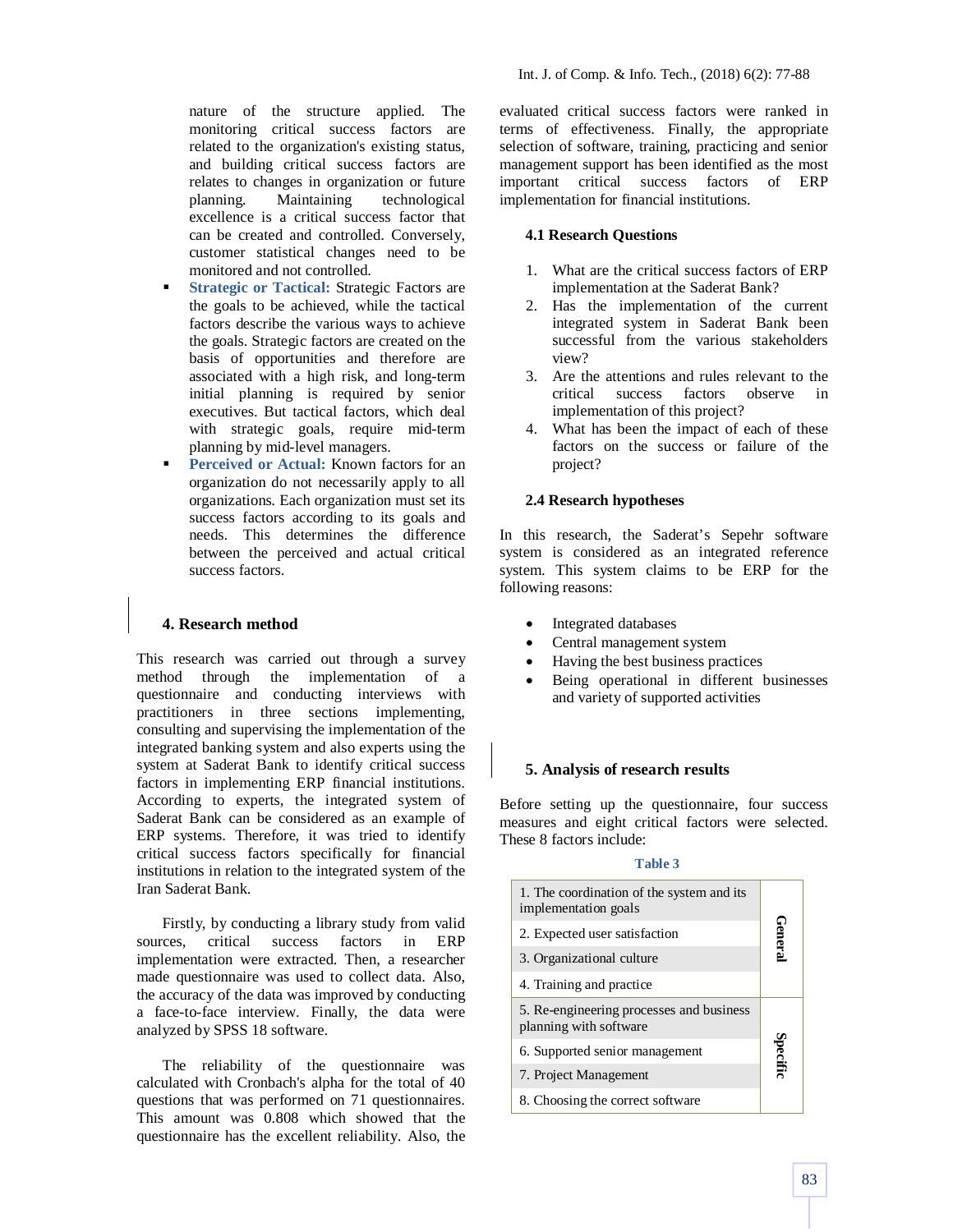The choice of these factors was done by reviewing the subject literature and consulting with the experts. After determining the characteristics, a standard questionnaire with Likert scale was arranged in three main sections. Part I: Demographic information, including 4 measures, Part II: General part: Includes four critical factors that consist of 16 questions and their answerer prioritizes them in order of importance. Part II: specific part of the questionnaire, which consists of four critical factors and has 19 questions and the answerer prioritizes them in order of importance. Tables 4 and 5 show the variables used for the measurement separately.

#### **Table 4.** Variables related to general questions of the questionnaire for measuring

| Number    | <b>Ouestion</b>                                                       |
|-----------|-----------------------------------------------------------------------|
| $5-9$     | Reviewing and coordinating the system and<br>its implementation goals |
| $10-13$   | Assessing the Expectations of Users                                   |
| $14 - 17$ | Organizational Culture                                                |
| 18-21     | Training and practice                                                 |

**Table 5.** Variables and questions of interviews and specific questionnaires

| <b>Number</b> | <b>Ouestion</b>                        |
|---------------|----------------------------------------|
| $22 - 26$     | Project Management                     |
| 27-30         | Choosing the correct software 27 to 30 |
| 31-34         | Supporting senior management 31 to 34  |
| 35-39         | Re-engineering processes 35 to 39      |

#### **5.1 The validity of the questionnaire**

To approve the validity of the questionnaire and determine the instrument validity, the content validity method was used, which is usually used to examine the components of the instrument and its questions. When the questions from instrument identify the features that the researcher intends to measure, content validity is confirmed. This work is carried out by expert individuals (Sarmad & others, 1395). In this regard, all questionnaires and interviews were examined, and after the experts' opinion, the necessary corrections were made and reexamined so that the instrument validity of the research was confirmed.

#### **5.2. The validity of the research instrument**

In this research, Cronbach's alpha test was used to determine the reliability of the method. The responses from 71 questionnaires were analyzed by SPSS software in 3 groups. The total score of 0.808 for Cronbach's alpha was as a result of which the reliability of the questionnaire was confirmed.

#### **5.3. Statistical community**

The statistical population of this research consists of 3 groups including managers, staff and support experts. Using a simple random sampling method, a sample of 71 people was selected.

#### **5.4. The research's domain**

- **Subject domain:** The present research is a thematic study of critical success factors of ERP implementation.
- **Temporal domain:** The research time domain is 96 years.
- **Spatial Domain:** The spatial domain of this research is Saderat Bank of Iran.

#### **5.5. Analysis of statistical results**

The data were analyzed by descriptive statistics of demographic variables including: 1- age, 2 education, 3-job history, and 4- job grade. Then by analytical statistics, the structural equation model (confirmatory factor analysis) was used to evaluate the desirability of environmental indicators.

## **5.5.1 Structural Equation Model (Factor Analysis)**

To investigate the causal relationships between the variables in a coherent way, we use the structural equation model or multivariable analysis with latent variables. This model provides a comprehensive statistical approach for testing hypotheses about the relationships between observed variables and latent variables. In this way, we can test the acceptance of our theoretical model in specific societies using correlation, non-experimental, and experimental data.

#### **5.2.5. The necessity of using structural equation model in present research**

The analysis of covariance structures or causal modeling, called Structural Equation Model, is one of the main methods for analyzing the complex data structure. This research consists of several independent variables whose effects on the dependent variable should be investigated. So we use structural equation modeling.

## **5.5.3 Descriptive statistics**

Before examining the hypotheses of the research, we first mention some of the general characteristics of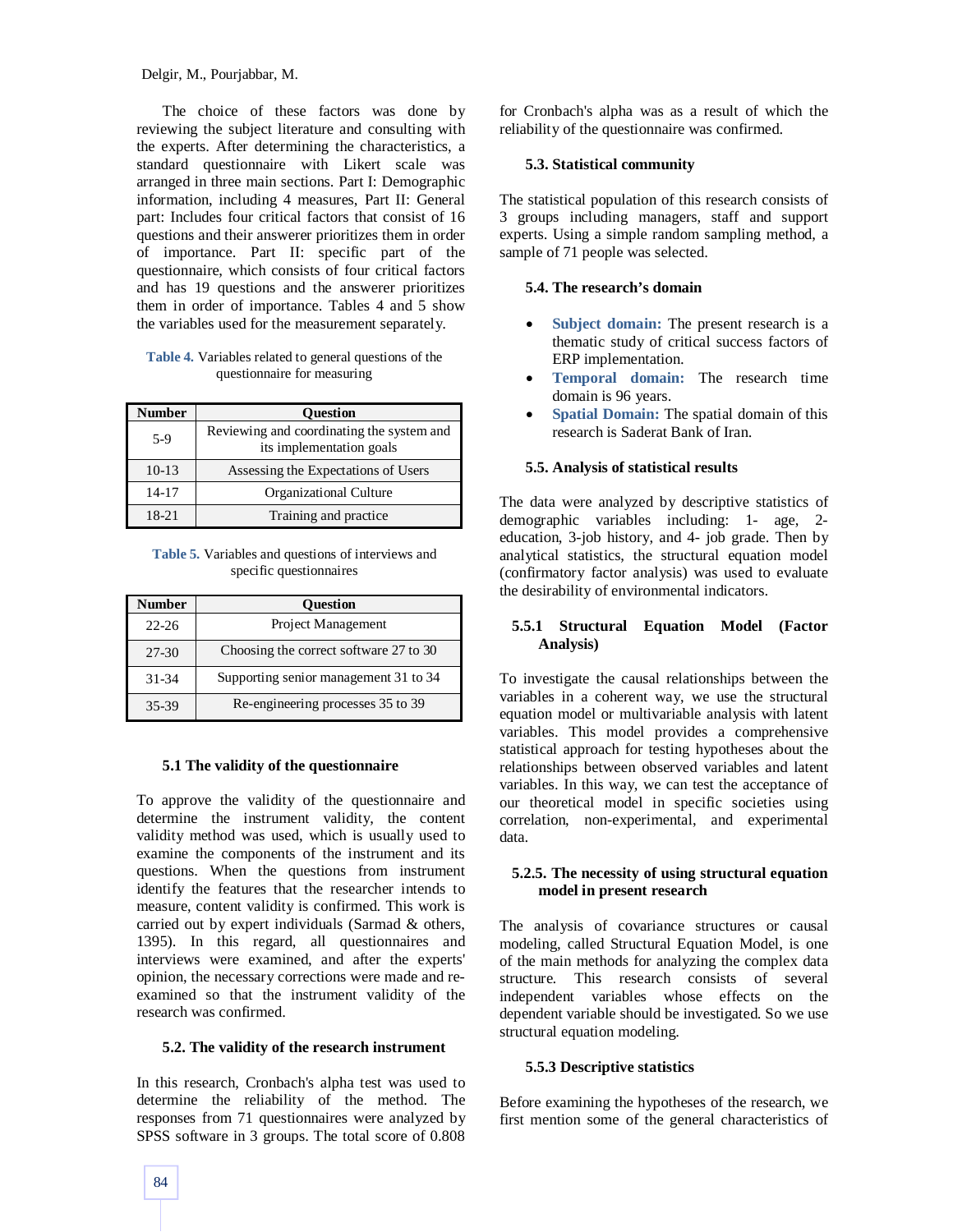The age of people in the five categories was less than 25, 26 to 30, 31 to 35, 36 to 40, and more than 40, with the majority of people between the ages of 30 and 35, followed by the age group of 35-40 years.

The level of education is according to Table 6. The highest percentage of respondents is bachelor students, followed by master degrees and diploma and associate degrees.

| Table 6. Respondents' educations |  |
|----------------------------------|--|
|----------------------------------|--|

| Degree                | Cumulative<br>percent | Valid percent | Percent | Repeat |
|-----------------------|-----------------------|---------------|---------|--------|
| diploma and associate | 10.7                  | 6.4           | 25.3    | 18     |
| bachelor              | 18.6                  | 12.1          | 49.2    | 35     |
| master                | 85.0                  | 66.4          | 21.1    | 15     |
| PhD                   | 100.0                 | 15.0          | 04.4    | 3      |
| Total                 | 100.0                 | 141           | 100     | 71     |

The grouping of the statistical community of respondents is more employees.

## **5-5-4. Average score of each question**

The following table summarizes the average score of the answer to each question, along with the number of respondents who answered the question. As you can see, the average of answers to the set of questions from 5 to 30, which has a general aspect, tends to 3 and 4. These answers, confirm the questions. In other words, these responses can intuitively be concluded that integrated software has been successful in its view.

# **5-6. Inferential statistics**

To make the appropriate test for the research hypothesis, we use appropriate statistical tests in each section. To measure the validity of each of the measured factors, Cronbach's alpha is used in Table 7.

**Table 7.** Cronbach's alpha for each factor

|                  | ------- |              |    |        |               |        |
|------------------|---------|--------------|----|--------|---------------|--------|
|                  |         |              | C4 | C5     | C6            |        |
| ≘<br>∞<br>≘<br>≘ | ≎<br>O  | ∞<br>ى<br>UI | ∞  | .<br>≘ | . .<br>∞<br>2 | ÷<br>ఠ |

It can be seen that the obtained value for each factor is in the acceptable range for Cronbach's alpha for each variable.

**Question 1:** What is the difference between different groups of society (managers, staff and support experts) about different factors?

To answer this question, we use analysis of variance (Anova) methods. For this purpose, for different people, the ratings of the Likert scale are summed up and then compared using Anova test and the design of single-entry for each factor separately.

**The first factor:** the coordination of the system and its implementation goals.

**H\_0:** There is no difference between the opinions of employees, managers and experts about the first factor, i.e. the success of the system.

**H\_1:** There is a difference between the opinions of employees, managers and experts about the first factor, i.e. the success of the system.

The H\_0 hypothesis is rejected by the Anova test at the level of the first type error of 0.05. Therefore, the opinions of staff, managers and experts are different in the first factor. This difference is more noticeable between the views of staff and technical experts, and the views of managers are close to two other group.

**The second factor:** The tendency of users to use the system.

The difference between the opinions of technical experts and the staff is very significant. The view of managers is still medium, but closer to experts.

**Third factor:** The achievement extent of users' expectations.

Staff expectations are met; managers expectations are met somewhat, and experts expectations are not met.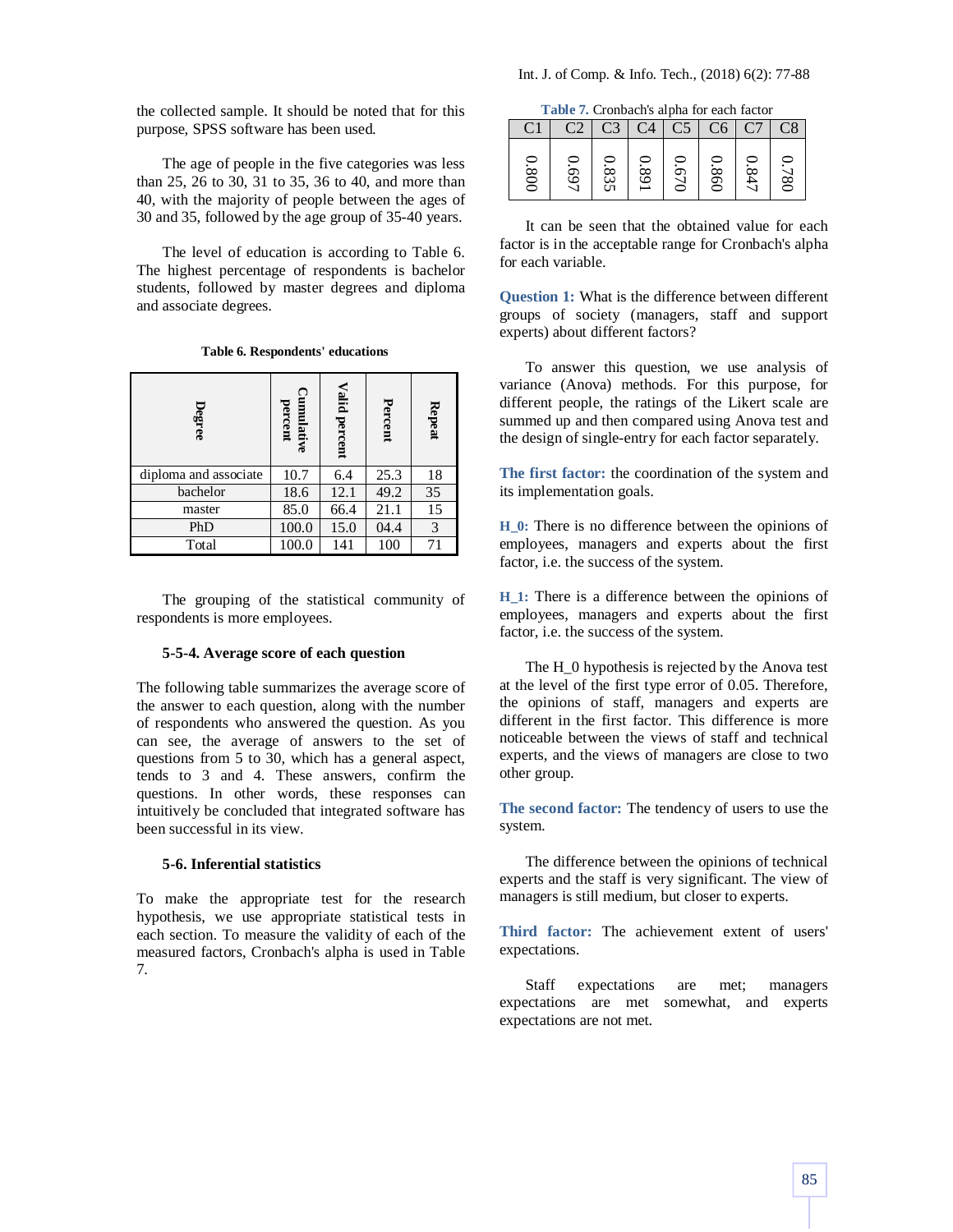| Type of user | C1     | C <sub>2</sub> | C <sub>3</sub> | C4     | C5     | C <sub>6</sub> | C <sub>7</sub> | C8     |
|--------------|--------|----------------|----------------|--------|--------|----------------|----------------|--------|
| Employee     | 3.5752 | 3.5955         | 3.3265         | 2.9561 | 3.8206 | 2.1071         | 3.0921         | 2.4120 |
| Advisor      | 3.0333 | 2.8600         | 2.8476         | 2.7767 | 4.3120 | 2.7440         | 2.2709         | 3.1602 |
| Manager      | 3.2708 | 3.1389         | 3.0714         | 3.1528 | 4.2000 | 2.9333         | 3.1685         | 2.8507 |
| Total        | 3.4524 | 3.4250         | 3.2199         | 2.9404 | 3.9417 | 2.2943         | 2.5278         | 2.6787 |

**Table 8.** Average respondents' views for 1 to 8 factors

**Table 9.** ANOVA Analysis for the first to eighth factors

|                       | Sum of Squares | df             | Mean Square | $\mathbf{F}$ | Sig. |
|-----------------------|----------------|----------------|-------------|--------------|------|
| <b>Between Groups</b> | 6.340          | 2              | 3.170       | 5.647        | .004 |
| Within Groups         | 76.912         | 137            | .561        |              |      |
| Total                 | 83.252         | 139            |             |              |      |
| <b>Between Groups</b> | 11.956         | 2              | 5.978       | 9.960        | .000 |
| Within Groups         | 82.229         | 137            | .600        |              |      |
| Total                 | 94.185         | 139            |             |              |      |
| <b>Between Groups</b> | 4.910          | $\overline{c}$ | 2.455       | 3.852        | .024 |
| Within Groups         | 87.956         | 138            | .637        |              |      |
| Total                 | 92.867         | 140            |             |              |      |
| <b>Between Groups</b> | 1.236          | $\overline{c}$ | .618        | 1.374        | .257 |
| Within Groups         | 59.819         | 133            | .450        |              |      |
| Total                 | 61.055         | 135            |             |              |      |
| <b>Between Groups</b> | 5.725          | $\overline{c}$ | 2.862       | 10.670       | .000 |
| Within Groups         | 36.484         | 136            | .268        |              |      |
| Total                 | 42.209         | 138            |             |              |      |
| <b>Between Groups</b> | 13.496         | $\overline{c}$ | 6.748       | 10.499       | .000 |
| Within Groups         | 86.769         | 135            | .643        |              |      |
| Total                 | 100.265        | 137            |             |              |      |
| <b>Between Groups</b> | 45.854         | $\overline{c}$ | 3.628       | 7.351        | .000 |
| Within Groups         | 10.111         | 133            | .271        |              |      |
| Total                 | 26.823         | 127            |             |              |      |
| <b>Between Groups</b> | 7.019          | $\overline{2}$ | 5.170       | 4.873        | .015 |
| Within Groups         | 84.311         | 138            | .440        |              |      |
| Total                 | 88.526         | 134            |             |              |      |
|                       |                |                |             |              |      |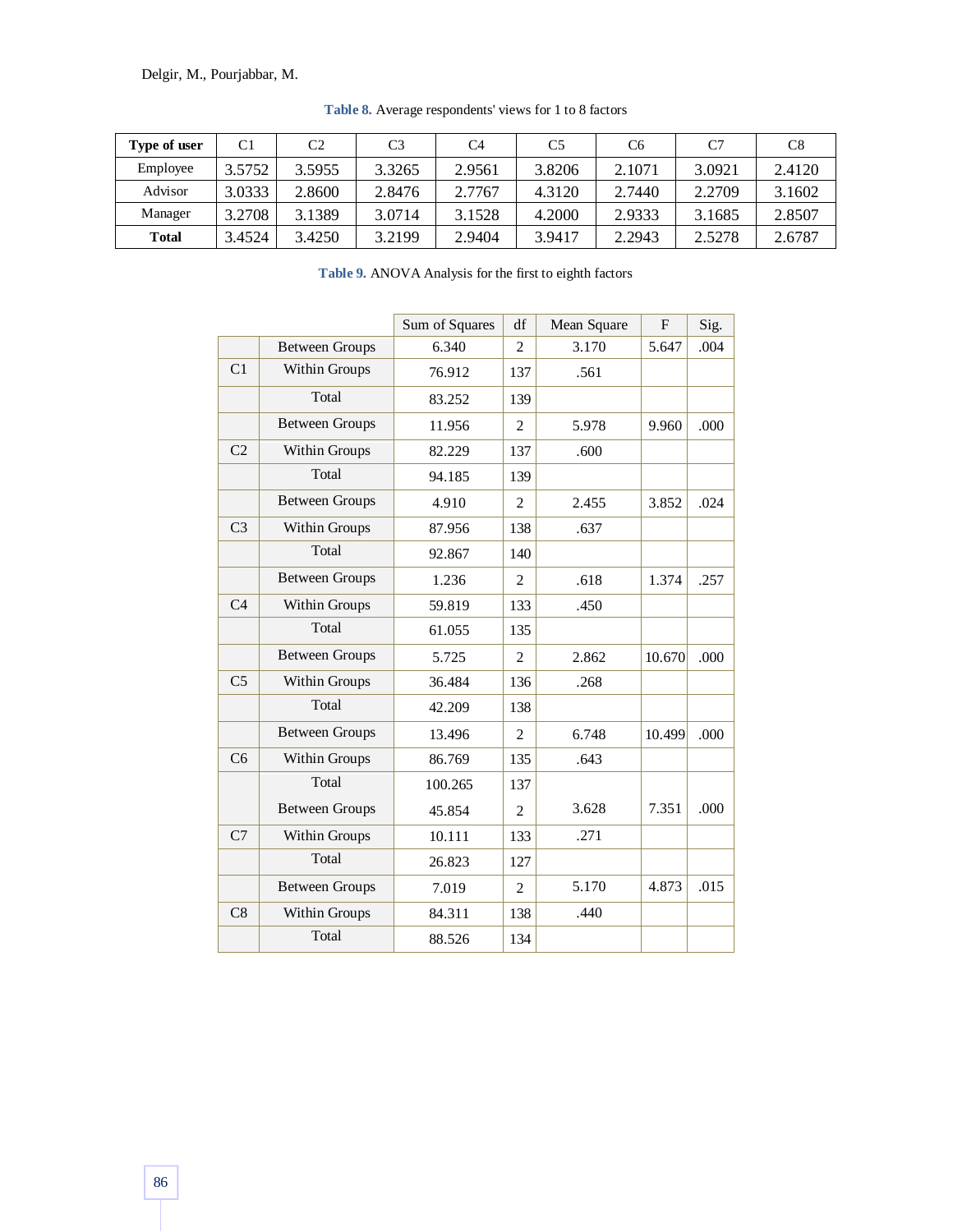| S1 LSD                                                         |               |                        |            |      |                         |                    |  |
|----------------------------------------------------------------|---------------|------------------------|------------|------|-------------------------|--------------------|--|
| Type of user $(I)$                                             | $(J)$ Type of | Mean Difference (I-J)  |            |      | 95% Confidence Interval |                    |  |
|                                                                | user          |                        | Std. Error | Sig. | Lower Bound             | <b>Upper Bound</b> |  |
| Staff                                                          | Experts       | $.43090*$              | .14785     | .102 | .2305                   | .7901              |  |
|                                                                | Managers      | .29330                 | .20734     | .132 | $-.1633$                | .6661              |  |
| Expert                                                         | <b>Staffs</b> | $-.43080$ <sup>*</sup> | .14684     | .002 | $-0.7399$               | $-.3063$           |  |
|                                                                | Manager       | $-12649$               | .24290     | .427 | $-.6213$                | .2587              |  |
|                                                                | <b>Staffs</b> | $-.29330$              | .20744     | .152 | $-0.7295$               | .1530              |  |
| Manager                                                        | Experts       | .12649                 | .25232     | .297 | $-.2616$                | .7246              |  |
| $\ast$ . The mean difference is significant at the 0.05 level. |               |                        |            |      |                         |                    |  |

**Table 10.** Multiple comparison of the first factor

**Third factor:** The achievement extent of users' expectations.

Staff expectations are met; managers expectations are met somewhat, and experts expectations are not met.

#### **Fourth factor:** communication

There is no significant difference between different groups. As a result, often a notification has been made for a group of managers.

#### **Fifth factor:** organizational culture

There is a huge difference between staffs and the two groups of experts and managers.

#### **Sixth factor:** training and practice

In this factor, there is also a large difference between the views of the staffs and the two groups of experts and managers. But the result is that there is not enough training and practice for all three groups.

Ranking of variables in each factor is provided in appendix separately by factor analysis.

**Question 2:** Rating of factors based on the extent of effect:

Using the results of the evaluation of the critical success factors of ERP implementation for Iran's Saderat Bank, the ranking of these factors was extracted as follows. The factors of Precise selection of software packages (4.0027), training and practice (3.8748) and senior management support (3.04210) are significantly more important than other factors using the mean value of the resulting information.

**Table 11.** Ranking critical factors based on the average of results of the questionnaire

| Ranking                     | The critical success factor                      | average |
|-----------------------------|--------------------------------------------------|---------|
| 1                           | Precise selection of software<br>packages        | 4.0027  |
| $\mathcal{D}_{\mathcal{L}}$ | Training and practice                            | 3.8748  |
| 3                           | Support from senior<br>management                | 3.04210 |
| 4                           | Reengineering processes                          | 3.0449  |
| 5                           | the achievement extent of<br>users' expectations | 2.9404  |
| 6                           | project management                               | 2.7152  |
|                             | Communications                                   | 2.8571  |
| 8                           | Organizational culture                           | 2.3643  |

The success measures used in this research are ranked as below. Here, a measure of success in matching has the highest rank.

| Ranking | The success measure                                                                       | Average |
|---------|-------------------------------------------------------------------------------------------|---------|
|         | (Success in matching).<br>Reengineering process<br>and business planning<br>with software | 3.8101  |
| 2       | (Success in interaction)<br>system coordination and<br>its implementation goals           | 3.5287  |
| 3       | (Success in<br>expectations)The<br>achievement extent of<br>users' expectations           | 3.4316  |

**Table 12.** Ranking of success measures based on the average of the results of the questionnaire